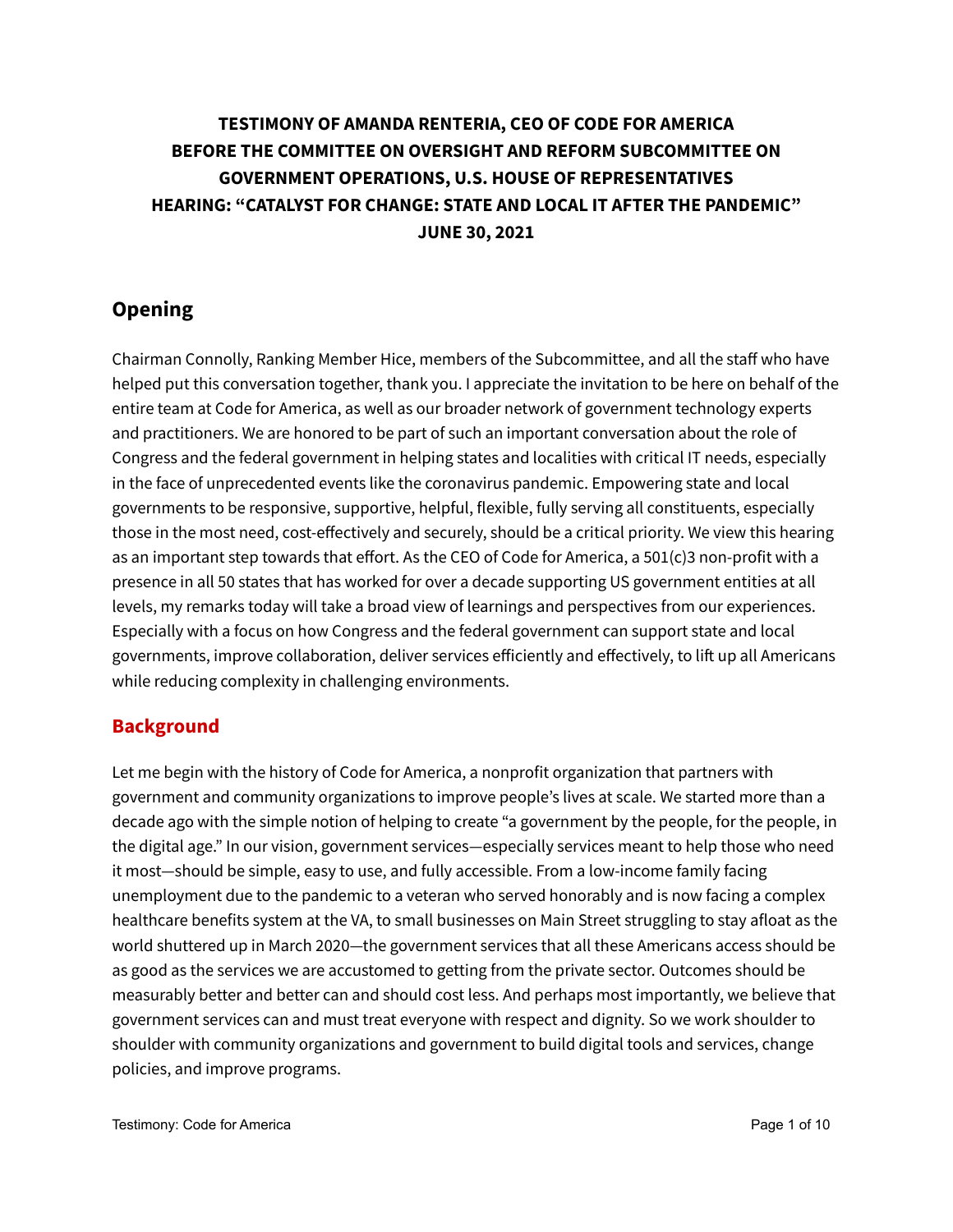To do this effectively, we center the people we serve as our starting point. We sit at kitchen tables, in living rooms, and in long lines at government agencies to learn how real people interact with government systems. (And during the pandemic, we shifted to doing this virtually!) For ten years, we have been listening, researching, and asking questions about people's basic needs, the challenges they encounter, and the barriers they face when accessing government services. From those deep conversations and further research and analysis, we design technology, processes, and policies with government executives, administrators, and workers on the front lines to create systems that work. Finally, we analyze the data in real-time and measure outcomes to inform a cycle of continuous improvement.

Our team of data scientists, engineers, researchers, product managers, and client experts have been working with hundreds of governments across the country—sharing what we learn, teaching them human-centered practices, and helping measure and understand data to iterate and continuously improve services. Our end goal is government adoption because we hope to fully modernize systems in preparation for the challenges ahead due to a more volatile, ever-changing environment and the opportunities that await in a more tech-savvy, diverse, and socially conscious generation.

Code for America has always known that government and technology are the two best levers we have to change people's lives at scale. As the country resets post-pandemic, we believe we have a once-in-a-generation moment to partner with all of you to finally create "a government by the people, for the people in the digital age." This kind of government can truly unleash the country's potential.

### **Five Case Studies of State/Local IT**

Here are five examples of how Code for America has supported governments across the country, both before and since the pandemic started. We hope these examples illustrate the bread, depth, and complexity of the role of technology in state and local service delivery and underscore the need for Congress and the federal government to take action to support scaling these best practices for government IT and service delivery across the country.

### **#1 Pandemic Electronic Benefit Transfer (P-EBT) implementation**

P-EBT is part of the US government response to the pandemic, as passed by Congress in the Families First Coronavirus Response Act. Through P-EBT, students eligible for Free/Reduced Price Meals (FRPM) and would have received those meals in-person if their schools were operating were entitled to P-EBT benefits. To implement this, states would have to determine FRPM eligibility for students and distribute federal funding. States that were equipped to do this, such as Massachusetts, Michigan, and Ohio, simply took the data they had on-hand about eligible students, loaded Electronic Benefit Transfer (EBT) cards commonly used to distribute public assistance, and mailed them to the student's parent or guardian address on record. Eligibility could be cross-checked against other sources of data, and students' addresses, phone numbers, and other information could be matched to their parents or legal guardians. States prepared with the data and delivery mechanisms could get their plans approved by USDA quickly, and children could have funds for food during the pandemic even if they

Testimony: Code for America **Page 2 of 10**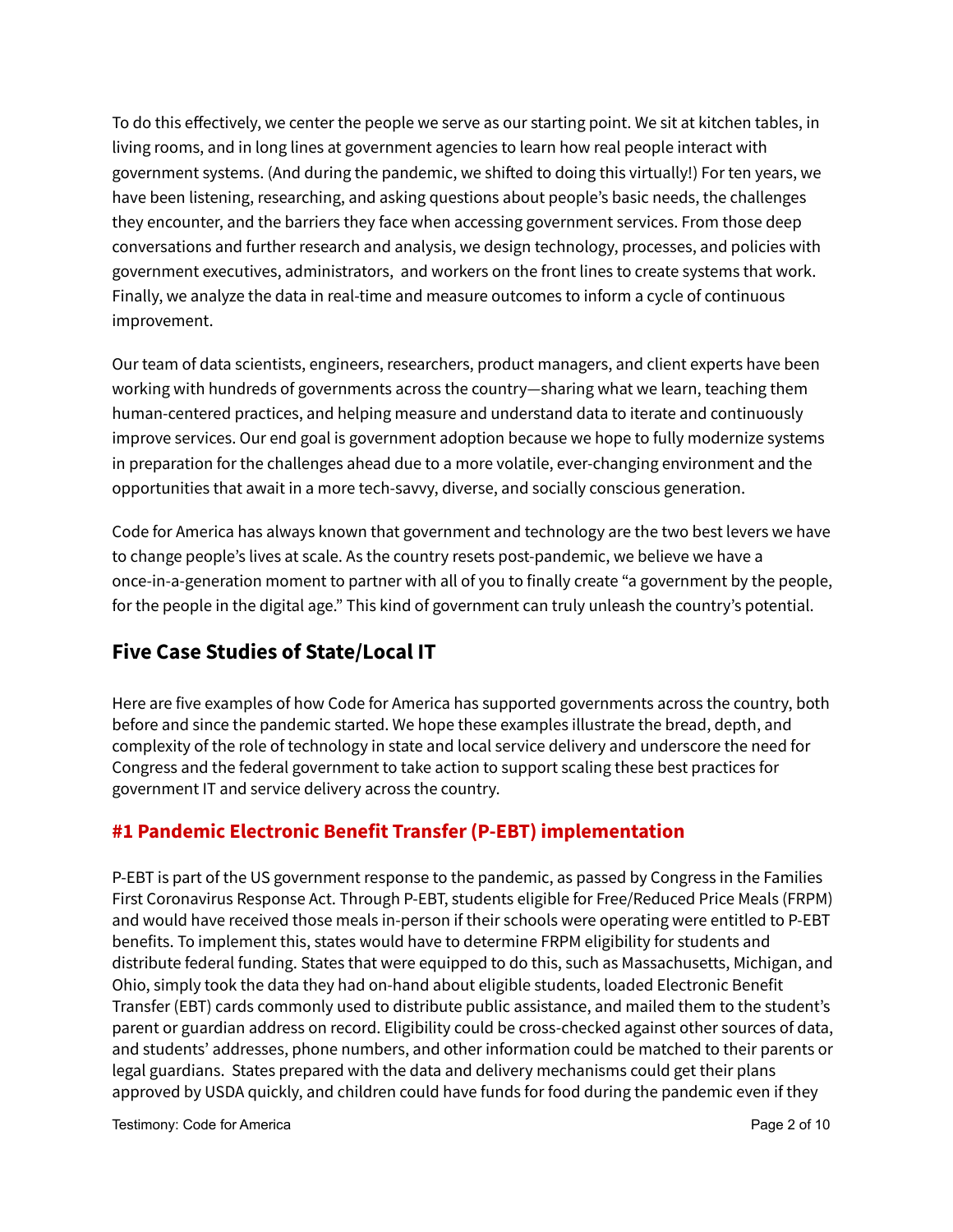relied on FRPM from in-person school for nutrition. This was low-cost, as it was automatic, efficient, and did not have any additional steps or hoops to jump through—an example of a government service that worked automatically, seamlessly, cost-effectively, and efficiently, and that treated people with dignity and respect.

However, many states faced a variety of challenges to do so. For example, the decentralized, local nature of the K-12 school system meant that each school district often held FRPM data while data on parents and guardians' eligibility in public assistance programs were held across different state agencies and matching that data to create a single source of truth for each student proved to be a challenge. The usual data challenges included people moving, updating contact information, and especially data quality, formatting, and matching. Furthermore, each state's policy about who was eligible for P-EBT was different. All of the above and more led to a "data gap" of "unidentifiable" students eligible for P-EBT but could not be easily identified, or could not be matched to parents/guardians or verified, or without contact information. Furthermore, states were sometimes not equipped, trained, or prepared to work with data across agencies and vendors—often needed to coordinate across their technical vendors using different data formats and policies. To meet the challenge, many states realized that to deliver P-EBT benefits to children, they would have to create and implement an application and delivery process, often with an online application, to get the data from parents and guardians to apply.

We advised state social and human services agencies in their implementation of P-EBT in Colorado, Kentucky, Louisiana, Maryland, Mississippi, Utah, Virginia, and Washington, supporting on topics such as data matching, data integrity, and accuracy, coordinating with vendors, and community outreach to raise awareness if an application was necessary. We also worked with California and Minnesota to build mobile-first, easy-to-use application websites for parents/guardians of the "unidentifiable" students. In partnership with both states, we worked to build outreach strategies with local community-based organizations to assist eligible families. These efforts resulted in identifying and verifying ~3.5M previously "unidentifiable" students, helping to combat child hunger during the pandemic.

#### **#2 Integrated Benefits (e.g., SNAP, TANF, Medicaid, WIC, LIHEAP)**

Our work in public benefits first started in food assistance programs in California in 2013 when we examined the high SNAP participation gap in California, where less than two-thirds of eligible people were receiving food assistance—landing the state's enrollment rate in the bottom five nationally. Code for America found that the online application process was a huge barrier for people seeking help. Applicants had to answer 200 questions over 55 unique screens, couldn't save their progress or go back a page, and many of these questions were redundant to those they would later be asked again in an interview. In partnership with the San Francisco County government, we created a "digital assister" that guided users through each step of the eligibility and enrollment process. Utilizing our principles and practices of digital delivery, we guided the state to a more efficient, empathetic, and equitable system.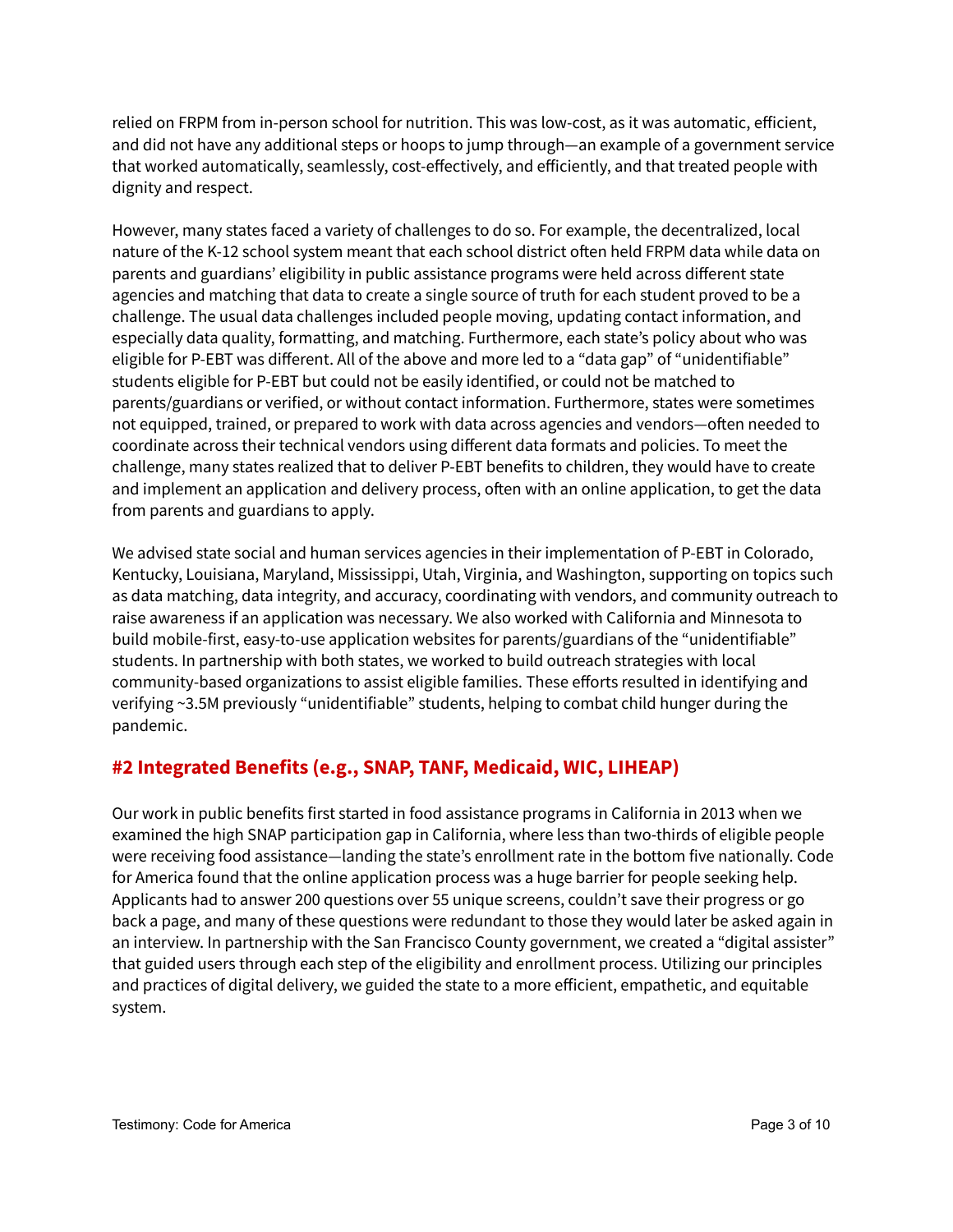|                                                      | <b>Before CfA</b>                                                                                                                                                                                                                                                                                                                                                           | After CfA …                                                                                                                                                                                                                                                                                                                                                                                                             |
|------------------------------------------------------|-----------------------------------------------------------------------------------------------------------------------------------------------------------------------------------------------------------------------------------------------------------------------------------------------------------------------------------------------------------------------------|-------------------------------------------------------------------------------------------------------------------------------------------------------------------------------------------------------------------------------------------------------------------------------------------------------------------------------------------------------------------------------------------------------------------------|
| 1 <br>Discovering $+$<br>Applying for<br>benefits    | Difficult to find out about benefits<br>(word of mouth, flyers, or complicated<br>websites)<br>Stigma and myths lead people to<br>believe benefits aren't for them or<br>could be harmful for them<br>Clunky website (no "apply" button,<br>"help" link broken) with error-<br>inducing, bureaucratic language<br>Paperwork must be brought in-<br>person, mailed, or faxed | Digital outreach (SEO, targeted social<br>media, cross-enrollment opportunities) to<br>find them so they don't have to find us<br>Clear information about what SNAP is and<br>٠<br>why it's helpful, in commonly understood<br>language<br>Online, mobile-friendly application, with<br>٠<br>searchable, shareable content<br>Simple process, with clear guidance,<br>reminders, and live chat and SMS/email<br>support |
| 2 <br>Eligibility<br>notification +<br>Determination | Weeks (or longer) spent wondering<br>about outcome<br>Notices filled with legal jargon<br>٠<br>Notified by postal mail (may miss the<br>notification altogether)                                                                                                                                                                                                            | Fast-track clients to same-day service<br>٠<br>whenever possible, and proactively notify<br>about remaining steps needed to complete<br>Plain language; clear if action is needed<br>٠<br>Notified via preferred method of<br>$\bullet$<br>communication like SMS, email                                                                                                                                                |
| 3 <br>Using $+$<br>Maintaining<br>benefits           | Additional onboarding hurdles (e.g.,<br>signing & returning paper documents)<br>Have to submit reports by snail mail<br>every 6 months; may not be aware,<br>forget, or miss the deadline                                                                                                                                                                                   | Able to get benefits quickly and start using<br>٠<br>benefits right away<br>When reporting is necessary, also notified<br>٠<br>by SMS & email, with clear, simple steps<br>Pre-filled report to send back by phone                                                                                                                                                                                                      |

In the first year, we assisted 1,000 SNAP applications in one county. We then started to expand across the state, focusing on remote, rural populations in the far north, students along the Central Coast, and families in the Central Valley. As a result, partner counties saw online applications close gaps four times faster than other counties (44% vs. 11% year over year). In addition, total applications grew 10% year over year while gaps and expensive churn costs increased in other counties. Based on this success, the California Department of Social Services contracted with Code for America to bring GetCalFresh to the entire state in 2019. As of today, GetCalFresh has now assisted with over 2.5 million applications and 250,000 renewals, helping over 6 million people and generating \$5.9 billion in GDP for the state of California.

GetCalFresh has demonstrated the power of human-centered design in enrollment and retention within one benefits program. As the work evolved, it became clear that if a person is eligible for one safety net benefit, it's likely they are eligible for another. However, getting those benefits requires filling out multiple applications with lots of duplicative questions and sometimes traveling to multiple government offices. This isn't just a frustrating experience for the person; it creates mountains of extra paperwork, backlogs, and redundancies for government.

To better understand the national potential for integration, Code for America developed the first fifty-state view of the safety net across the nation using three of the most valuable indicators of whether a system is accessible, usable, and efficient: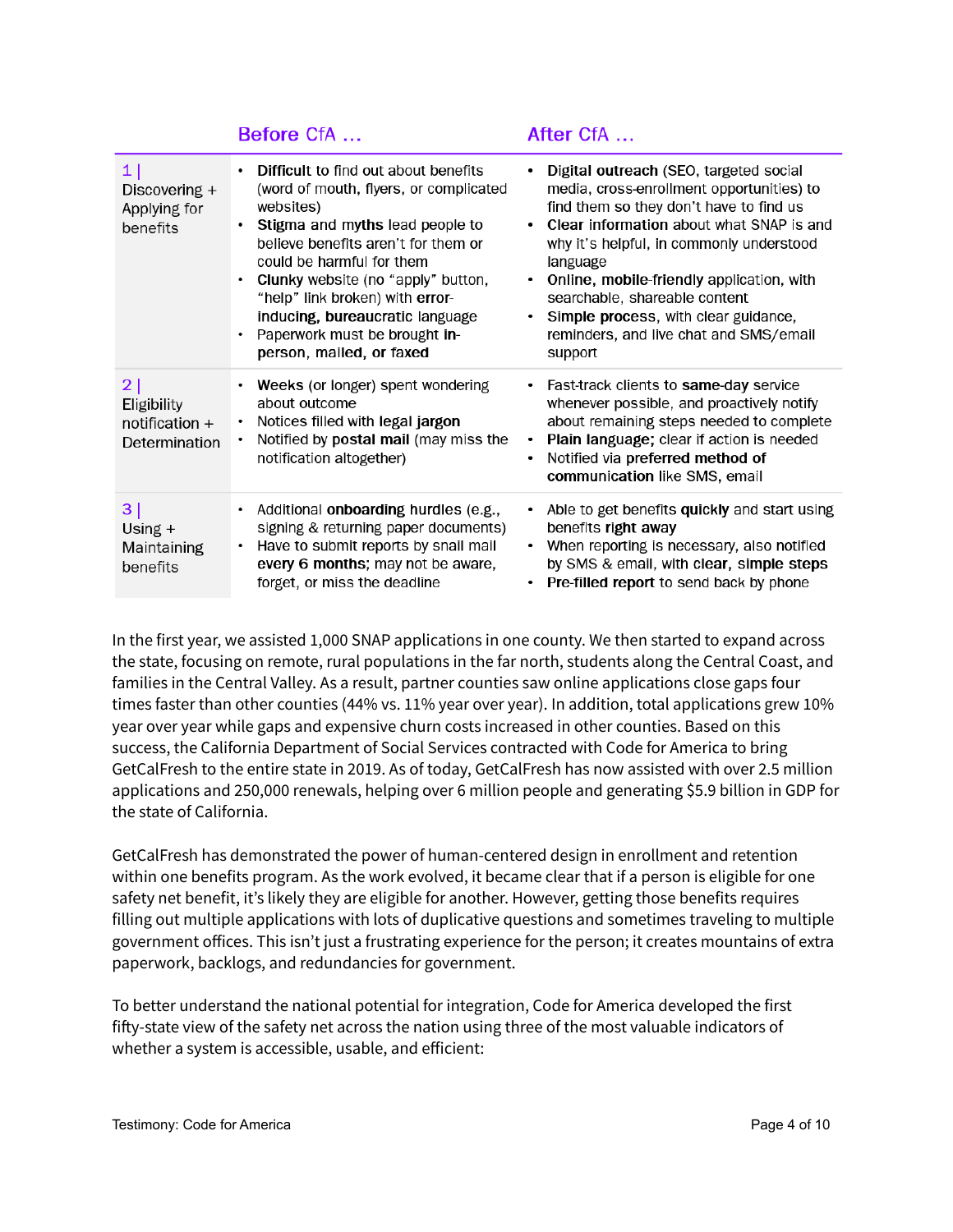- **Online:** For many users, mail is frequently unreliable, business hours conflict with their work schedules, and field offices are located far from home. Making applications easily available online is one of the most important first steps in meeting users where they are and reducing administrative costs of duplication for county governments.
- **Easy to complete:** Whether a benefits application is online does not say much about the application itself. One of the best measures of how an application functions is time to completion, which indicates the amount of friction in the user experience, like registration challenges, complexity, and form design. It is essential that websites be mobile-friendly, as one in four low-income households relies on a smartphone for internet access. Other barriers include requiring login and/or Remote ID Proofing, as an estimated 35-54 million Americans don't have enough credit history to be able to verify their identity online.
- **Combined:** If someone is income-eligible for one program, there is a strong chance they are eligible for others, and there is usually considerable overlap in application questions across programs. Combining and streamlining applications is a win-win: for applicants and agencies, it raises awareness of other programs and creates a single, simplified experience; for states, it can reduce demands on limited caseworker time and improve cross-agency coordination.



Since then, we have been working with states to deploy human-centered technology and integration tools. A few exciting examples in this effort are:

- **Pennsylvania:** Our team is improving outcomes on SNAP enrollment with data analytics, qualitative research, and service design.
- **Minnesota:** We have partnered with the state to build a single, streamlined online application for nine different benefits programs that can be completed in as little as 12 minutes, which is currently live in 16 counties covering 45% of the state population.
- **Louisiana:** We have recently closed out our initiative to help Louisiana residents enrolled in WIC, SNAP, TANF, and Medicaid maintain their benefits with timely and specific text message reminders. But shortly after our engagement ended, Louisiana used lessons from our

Testimony: Code for America **Page 10** of 10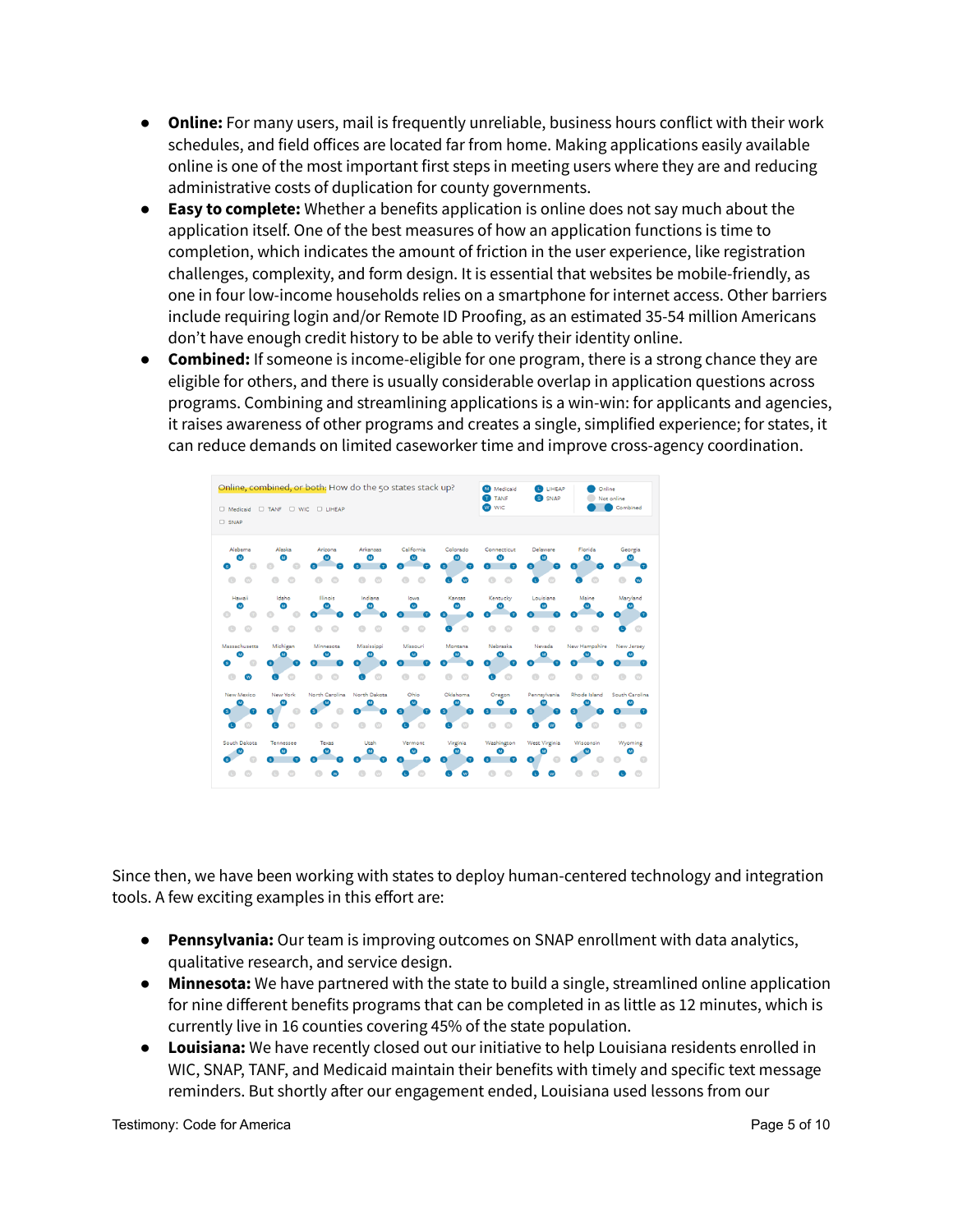integrated benefits pilot to deliver services during COVID-19, including text messaging more than 400,000 SNAP clients for continuity of benefits. The state also used emergency provisions to hire clients to form a new advisory and delivery working group.

In a world where technology has transformed almost every industry and aspect of our lives, it's time to utilize those same integration skills and tools for government systems that impact our lowest-income families. States are already on their way, but we are just at the beginning of that transformation.

#### **#3 Tax Benefits in the Digital Age**

The ability of technology to help the pandemic recovery goes beyond the safety net. Early last year, we launched a tax benefits product called GetYourRefund that brings the experience of working with the government's free, trusted tax filing service, the Volunteer Income Tax Assistance (VITA) program online. As in-person VITA offices closed, we rapidly scaled our service to assist dedicated volunteers to help people file taxes online to claim the Earned Income Tax Credit (EITC) and all other eligible tax benefits, including stimulus payments. By the end of the year, we were able to disburse \$62 million in flexible cash in tax credits and stimulus payments. Our breakdown showed that we were able to reach a set of new filers: 35% of clients identified as Black, 22% identified as Latinx, and 25% were from the disabilities community. Technology, when built mindfully and intentionally, can have multiple positive outcomes. Our GetYourRefund work is just one example of using technology to help create a more efficient, accessible, and equitable system. This year we have already exceeded over \$250 million distributed in tax benefits delivered with the assistance of more than 7,000 registered volunteers across the country. These learnings are being applied to our efforts in helping families access the Advanced Child Tax Credit in the coming months to ensure efficiency and good governance.

#### **#4 Justice Systems in the Digital Age**

Beyond economic programs, we have also seen the promise of technology transform the process of record clearance. In the US today, one in three people have a criminal record that appears on a routine background check, and nearly half of all children have at least one parent with a criminal record. We've seen how a criminal record can be a life sentence to poverty, creating countless barriers to opportunity in jobs, housing, education, and more. In fact, nearly every state has existing laws that allow people to seal or clear their record after a crime-free period. However, tens of millions of Americans currently eligible for record clearance under existing laws are held back because those laws require confusing and complex legal processes. Today, only 6.5% of eligible people receive relief—which has significant consequences for the success of re-entry, the well-being of communities, and the cost of recidivism for state governments.

Two years ago, Code for America began working with states across the country to design an end-to-end automatic record clearance service. We are currently helping more than 20 governments move from the petition-based service model to a model where the government provides automatic expungement relief for all eligible records at the moment the record becomes eligible. The technology capability to conduct careful data matching and sync with multiple agencies simultaneously is the key to automatic expungement and successful efforts to improve re-entry and reduce the economic and social costs of recidivism.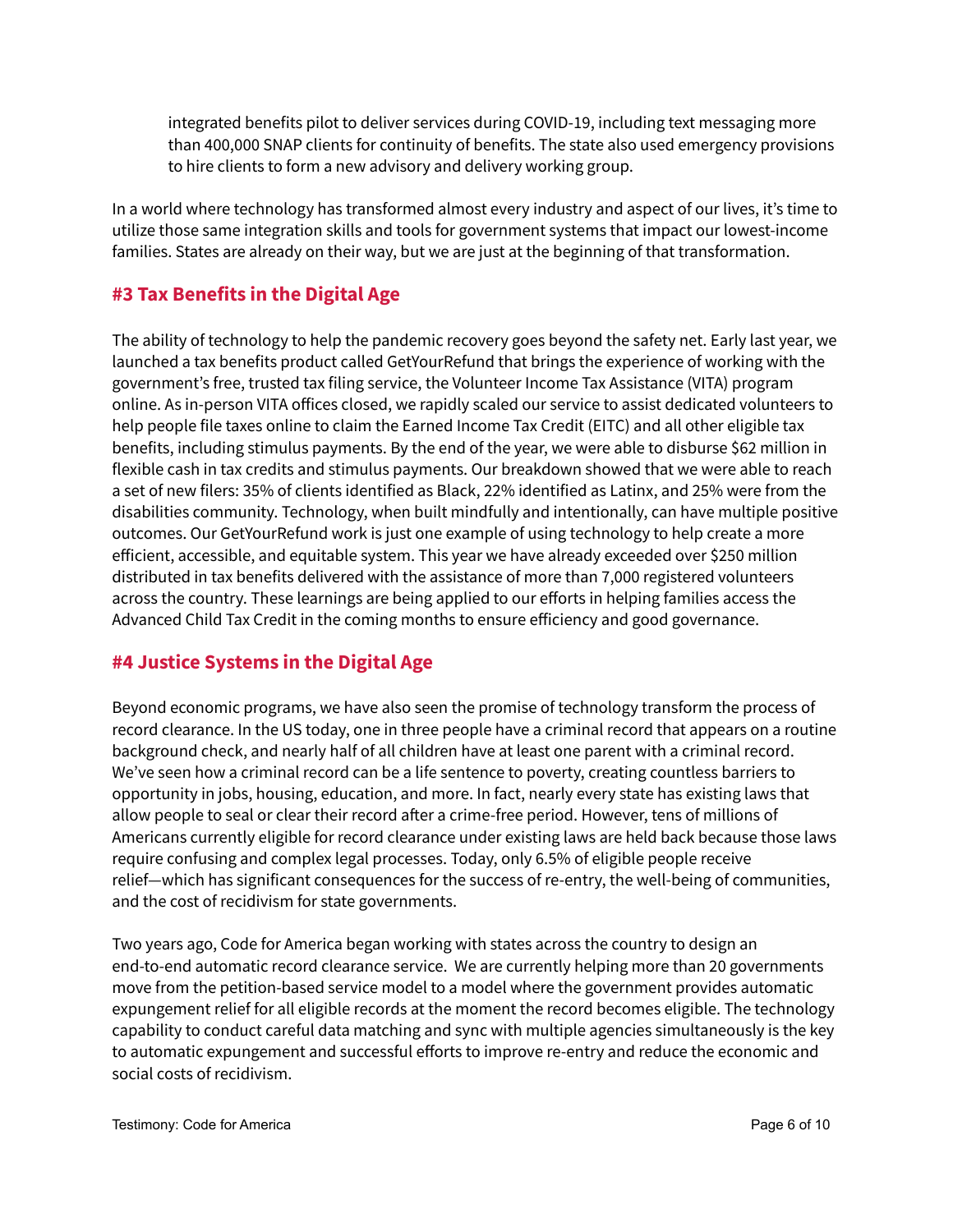#### **#5 Mutual Aid in the Digital Age**

As we strive to strengthen our government programs, we also know volunteer community networks play an essential role at the local and community level. Our volunteer groups, known as the Brigade Network, include more than 25,000 volunteers distributed across over 85 metropolitan statistical areas nationwide, committed to Code for America's values and dedicated to helping their local governments be responsive, especially during crises. A few recent examples are as follows:

- In partnership with FEMA's crowdsourcing team, we recruited two dozen volunteers from our Brigade Network to help low-income families find food with the World Central Kitchen Coronavirus Food Relief map.
- Open Twin Cities built a digital map for mutual aid efforts in their community called Twin Cities Mutual Aid Project, which helps Minneapolis-St. Paul residents find and distribute essential supplies like food, clothing, PPE, and more.
- Code for Tulsa partnered with public schools, the nonprofit Hunger Free Oklahoma, and the state's department of human services to build a SNAP screener to help families find out if they are eligible for food assistance.
- Code for San Jose worked with their city government to improve accessibility, mobile responsiveness, and user experience with a tool to help people find free food and groceries during the height of the COVID-19 crisis.
- Members of our Brigade Network were also critical in our efforts to rapidly scale our GetYourRefund service in 2020. Hundreds of Brigade volunteers stepped up to help onboard new VITA partners whose in-person tax clinics had closed—providing them with comprehensive documentation, helping them train their volunteers with a set of video modules, and more. Some volunteers even became VITA-certified themselves to directly help filers with their questions and help them claim tax credits.

Over the years, our Brigades have always stepped in during moments of crisis. In addition to all the work above, they have built resources to help people find food and shelter in the aftermath of natural disasters, learn about tenants' rights when they've lost income, connect directly with their local government, and more.

### **The Lessons of COVID**

It was only a handful of months ago when record-breaking numbers of people were out of work, families were lining up in parking lots across the country in need of food and basic necessities, and people were completely unable to access a government office for critical benefits. It was the first time since the Great Depression where the entire nation was, at once, in crisis and in desperate need of a government that worked.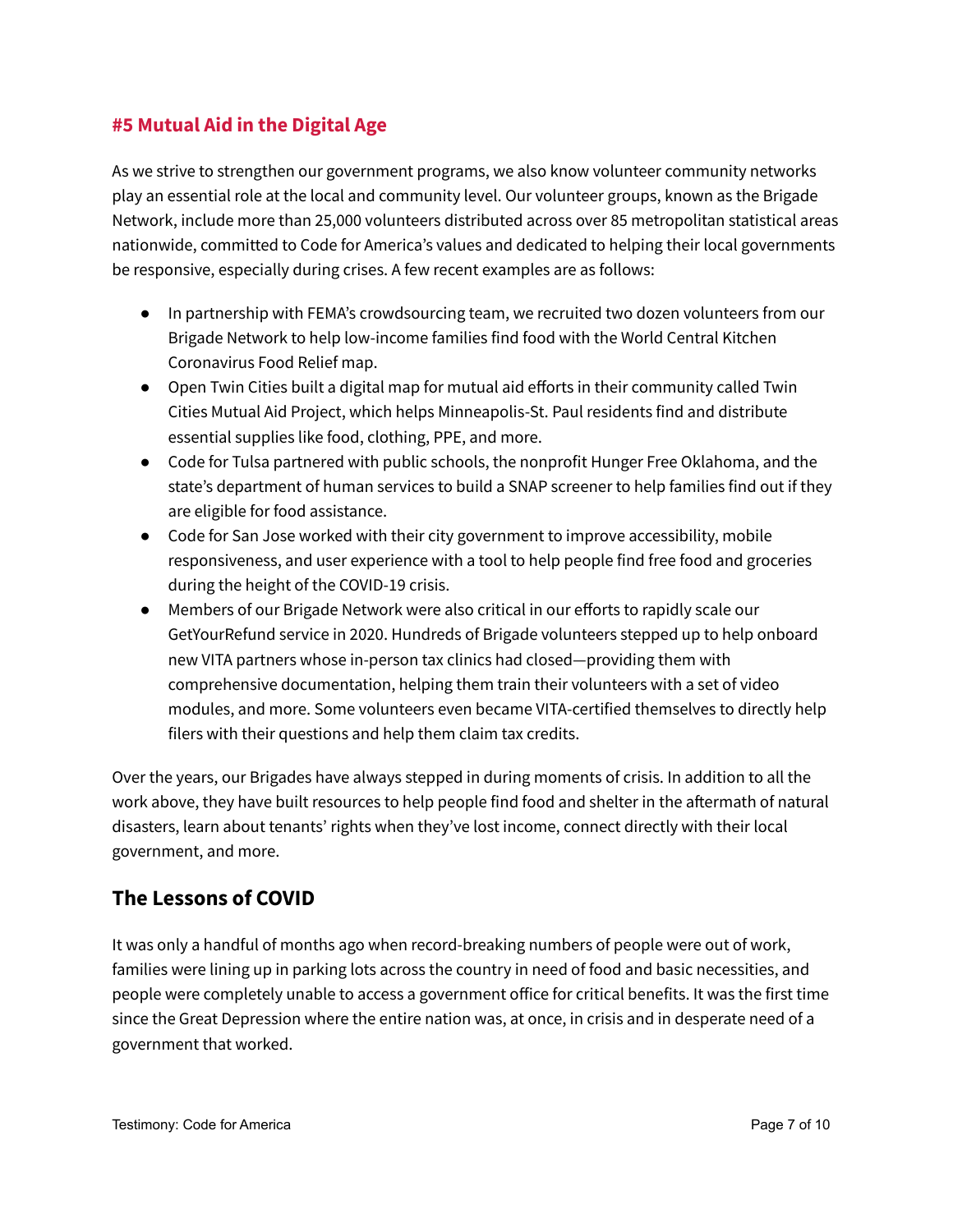But, for us, the pandemic was a window into what we have been seeing for some time now. There is a monthly cadence of regional emergencies: wildfires out west, hurricanes along the coast, tornados mid-country, and, more recently, cyberattacks on critical infrastructure. When they happen, government systems consistently fail. Government buildings close, and too often, systems go completely dark and offline for weeks. We simply can't allow that to happen in America, ever. Our government systems must be prepared for a more volatile future, and we must ensure that government works to meet everyone's basic needs.

My intention is not to focus on the past but to take all we've learned from the last year and a half and do better. In fact, we did see more than just a glimmer of hope. We had a test-run of what is possible with technology as a true partner across our portfolio case studies as detailed above, and I'd like to offer the following three key takeaways.

# **Takeaway #1: Government services should be human-centered, focusing on ease of use, a dignified, fast experience, and minimize complexity and administrative burden and costs.**

Not enough is said about the burden of administrative complexities and costs when it comes to government services. In much of our work, we have found that even when government intends to deliver a service, so much of the success relies on actually delivering. When that means an application form, that application form should be easy to use. In the same way that we can use private sector services to quickly and easily book a plane or train ticket, manage bank accounts, or order food delivery, Americans should be able to access simple, easy-to-use government services, rather than wait in line or on the phone and wade through difficult-to-interpret language on slow websites that are not mobile-friendly.

Take the Paycheck Protection Program administered by the SBA, for example, as a short series of questions for applicants, straightforward approval, allowing \$669 billion to be disbursed to small businesses quickly in time of need. Contrast that with the forms, applications, authorizations, and waiting period that a veteran experiences at the VA when accessing benefits. Consider the automatic P-EBT disbursement by some states versus the application process and processing time in others.

The major key to success that we have found? Centering people who government intends to serve in the delivery. We have found that learning what works best not just from a policy perspective, but from an implementation view, by bringing in people, whether that is a small business, veteran, unemployed job seeker, low-income family, or driver's license applicant, and having them test the service and provide feedback during its implementation, is the most important thing that local and state governments can do. We have seen this in pockets of innovation across the country, from the City of San Jose, California to the Louisiana Department of Children and Family. By bringing in would-be users of a service to test the system, we unearthed potential challenges and obstacles such as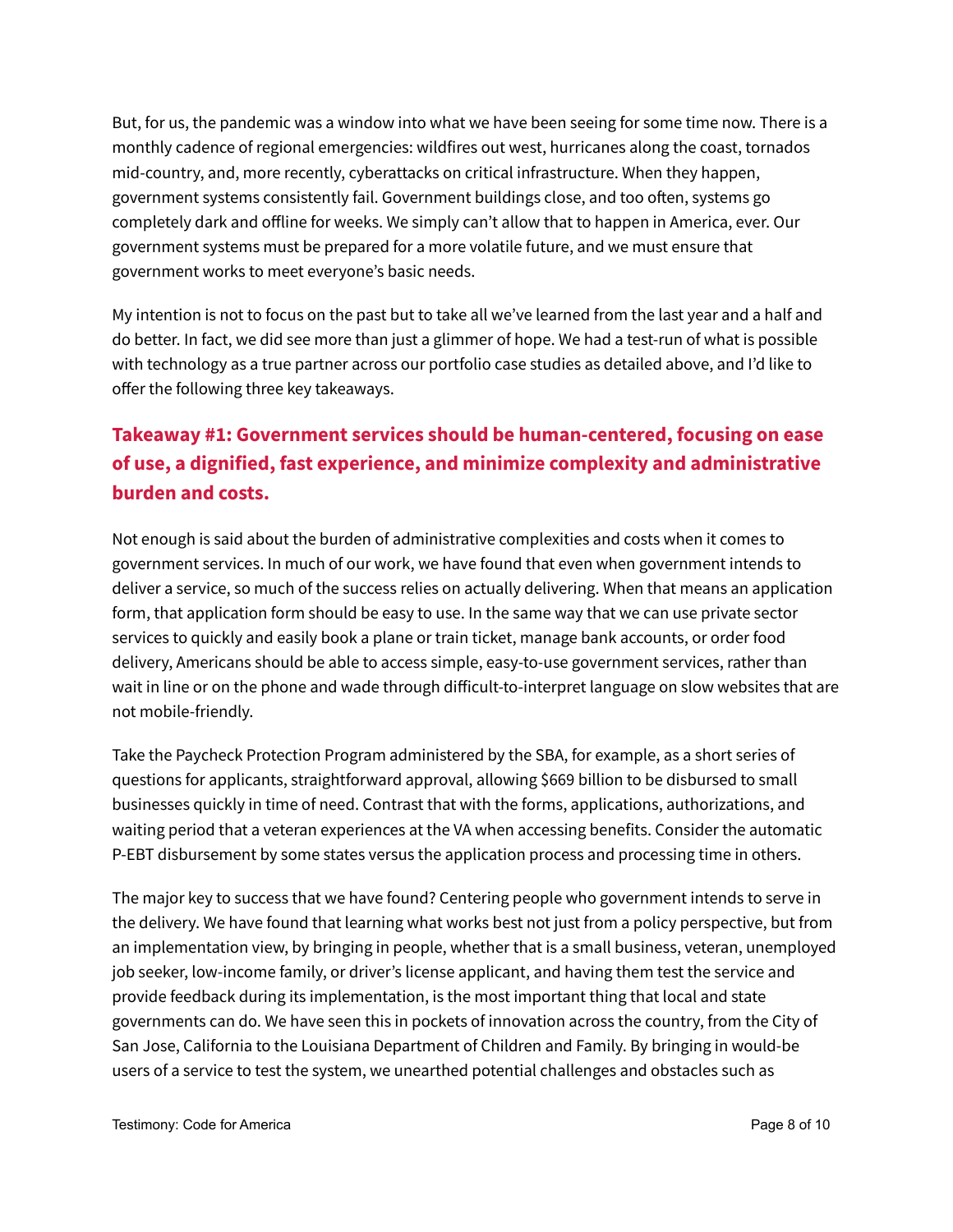unwieldy forms, confusing text, or unpleasant experiences before a system was delivered. We even saw that this could be done quickly during the pandemic!

It may seem ironic that our top takeaway when talking about state and local IT is actually not a technical one, but rather one around listening to the people who actually would be using the system that government intends to serve. However, as the private sector has known for decades, the most efficient way to learn and improve is to engage users as services are built and deployed to understand what's working and what needs to be improved to deliver satisfying experiences. If companies that deliver pizza, stream music, and sell power tools all focus on customer satisfaction, governments should focus on it, too—especially given the criticality of the services they provide.

#### **Takeaway #2: The importance of better data operations cannot be understated.**

You may have heard the saying "data is the new oil" in reference to private enterprise having a competitive advantage with data. The spirit of this saying is true in government as well. We saw governments that had accurate data serve its people better and faster with automation, program integrity, and lower fraud rates, while those that did not struggled. In addition, states with departments on standardized data formats could share information and collaborate more effectively to deliver cross-functional services and coordinate their pandemic response (such as public health data or vaccine delivery) more smoothly than those that could not.

Better data operations allow for learning quickly up-front. For example, we can detect fraudulent activity earlier than most government systems currently do, just as the financial sector can detect a fraudulent credit card charge as it's happening. Integrating systems allows for cross-checking data, whereas separate fragmented systems operated by different vendors can lead to higher rates of anomalous behavior in Unemployment Insurance (implemented separately by each state) versus what is typically seen in SNAP, TANF, and Medicaid, which are often implemented together.

Better data operations also enable measuring what matters - monitoring important metrics like average wait times, participation gaps by race, ethnicity, urban vs. rural, or other breakdowns, and adjusting accordingly to ensure underserved populations are served better.

# **Takeaway #3: Empower state and local governments and invest in talent and capabilities.**

Investing in technology talent and capabilities and empowering state and local governments is an incredibly high-return investment, as the pandemic has shown. A dollar put into IT—not just the bare steel and silicon, but the people who manage them and are involved in such processes as procurement and data government—yields orders of magnitudes of benefits, including lives saved through accessing critical services like healthcare and food assistance. All while having digital services